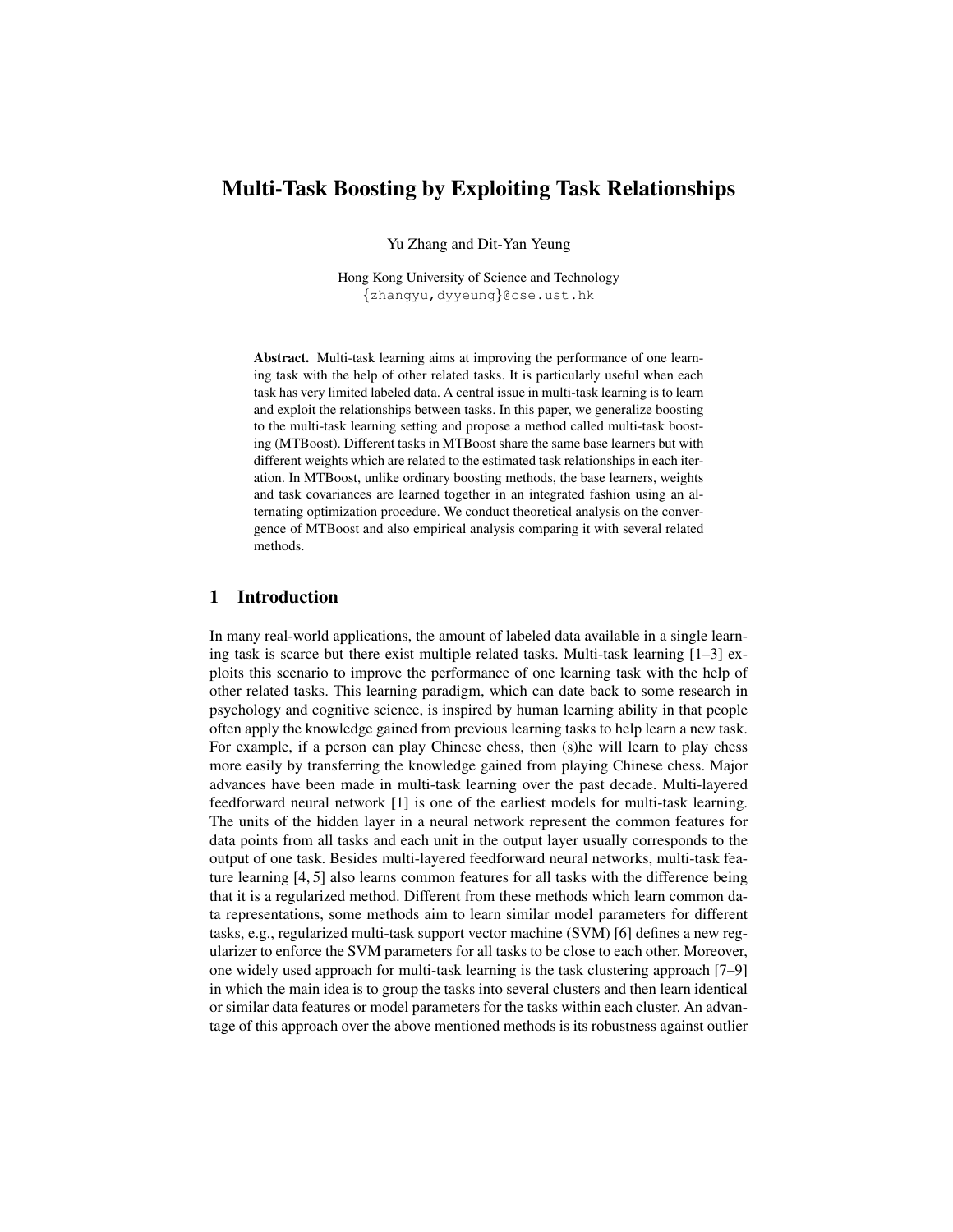tasks because they reside in separate clusters that do not affect other tasks. Among many existing methods proposed for multi-task learning, a central issue in multi-task learning is to learn and exploit the pairwise relationships between tasks. There are three types of pairwise task relationships, namely, positive task correlation, negative task correlation, and task unrelatedness. However, most existing multi-task learning methods cannot make full use of all three types of task relationships. One way to incorporate the task relationships into a learning model is by adopting some model assumption about task relatedness. Unfortunately, the model assumption adopted may be incorrect. Worse still, it is not easy to verify the correctness of the model assumption. As such, it is more desirable to take an alternative approach by learning the task relationships from data automatically. The multi-task Gaussian process (GP) model [10] and its extension [11] are recently proposed methods that adopt this approach under the Bayesian framework. Moreover, Zhang and Yeung proposed a method in [12] to learn task relationships under the regularization framework for classification and regression problems, and then extended it for feature selection problems in [13].

Boosting [14], which seeks to combine multiple (weak) base learners to form a learner with significantly better performance, has been widely used in many areas, such as machine learning and data mining. There exist some explanations, e.g., margin theory [15, 16], for the success of boosting. Moreover, some studies show that boosting is related to the additive model [17, 18] in statistics. Even though boosting methods have shown good performance in many applications, their performance is often unsatisfactory when the labeled data is scarce. This calls for combining boosting and multi-task learning [19, 20].

In this paper, we generalize boosting to the multi-task learning setting via learning and exploiting the pairwise task relationships. Our point of departure is a regularized method in [12] which learns the task relationships in the form of a task covariance matrix under a regularization framework and is related to maximum a posteriori (MAP) estimation of the weight-space interpretation of the multi-task GP model [10] presented in [11]. We then extend the formulation for boosting to give a method called multi-task boosting (MTBoost). By viewing boosting as a feature generating process, different tasks in MTBoost share the same base learners but with different weights which are related to the estimated task relationships in each iteration. Unlike single-task boosting methods which learn the base learners and weights separately, the base learners, weights and task covariances in MTBoost are learned together in an integrated fashion using an alternating optimization procedure. We conduct theoretical analysis on the convergence of the MTBoost learning algorithm.

The remainder of this paper is organized as follows. We present our MTBoost model and its learning algorithm in Section 2. Section 3 reviews some related work and Section 4 reports experimental results on some multi-task learning applications. Concluding remarks are given in the final section.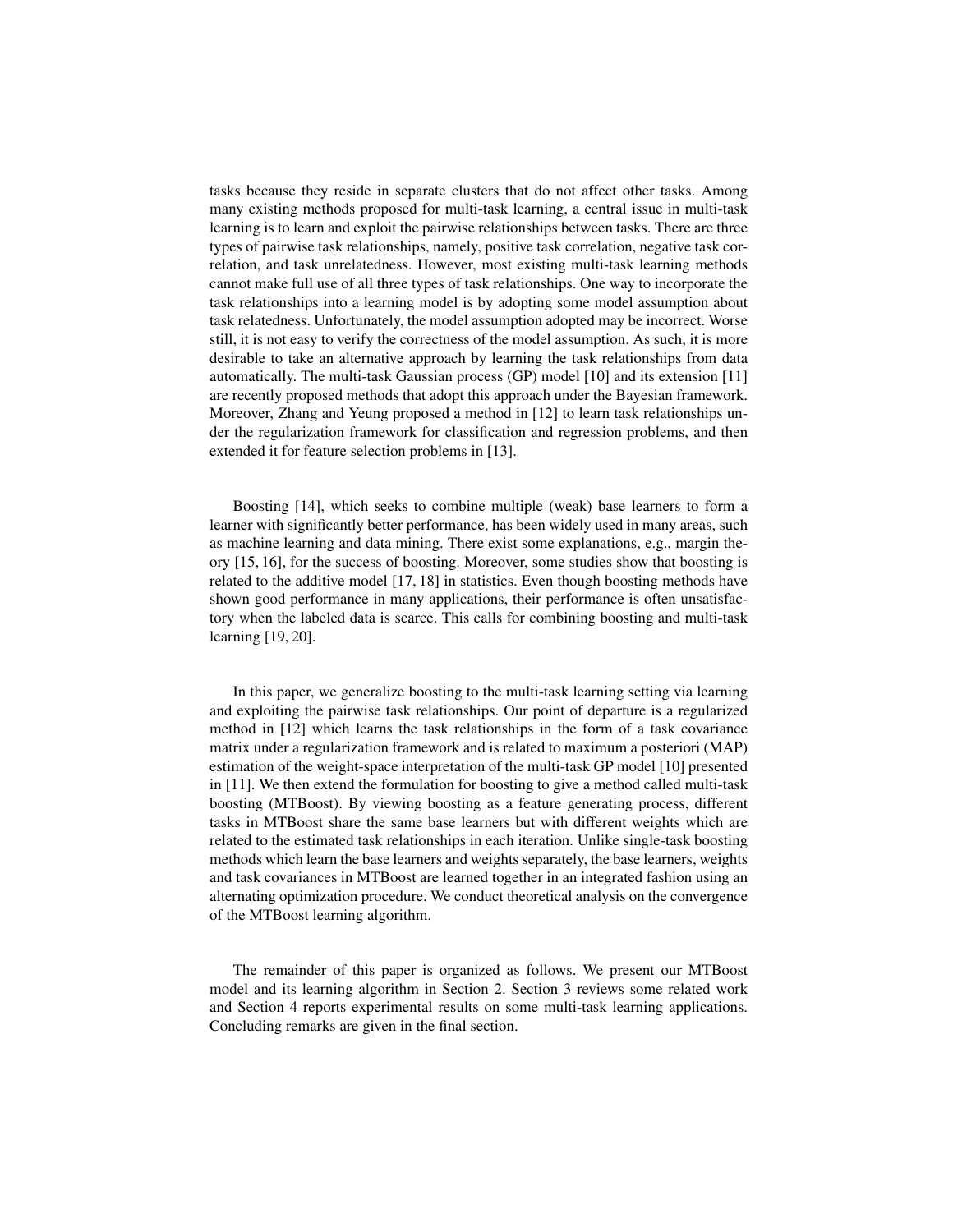### 2 Multi-Task Boosting by Exploiting Task Relationships

Let there be m learning tasks  $\{T_i\}_{i=1}^m$ . For the *i*th task  $T_i$ , the training set consists of  $n_i$ labeled data points  $(x_j^i, y_j^i), j = 1, \ldots, n_i$ , with  $x_j^i \in \mathbb{R}^d$  and its corresponding output  $y_j^i \in \{-1, 1\}$  for a binary classification problem.

#### 2.1 Task Covariance Matrix

In [10], Bonilla et al. proposed a multi-task GP model which models the pairwise task relationships using a task covariance matrix under the Bayesian framework. However, it is not clear how to learn the task covariance matrix for other models such as those formulated under the regularization framework. In [12], the authors presented a regularized method, shedding light on how the task covariance matrix affects the learning of multiple tasks. More specifically, the task covariance matrix  $\Omega$  is used as a parameter matrix for the matrix-variate normal distribution [21] over the model parameters in least squares regression or support vector machine (SVM):

$$
\mathbf{A} = (\mathbf{a}_1, \dots, \mathbf{a}_m) \sim \mathcal{MN}_{d \times m}(\mathbf{A} \,|\, \mathbf{0}_{d \times m}, \mathbf{I}_d \otimes \mathbf{\Omega}), \tag{1}
$$

where  $a_i \in \mathbb{R}^d$  is the model parameter vector for the *i*th task,  $\mathcal{MN}_{d \times m}(\mathbf{M}, \Sigma \otimes \Omega)$ denotes a matrix-variate normal distribution with mean  $\mathbf{M} \in \mathbb{R}^{d \times m}$ , row covariance matrix  $\Sigma \in \mathbb{R}^{d \times d}$  and column covariance matrix  $\Omega \in \mathbb{R}^{m \times m}$ . The probability density function of the matrix-variate normal distribution is

$$
p(\mathbf{X}\,|\,\mathbf{M},\boldsymbol{\varSigma},\boldsymbol{\varOmega})=\frac{\exp\left(-\frac{1}{2}\mathrm{tr}\left(\boldsymbol{\varSigma}^{-1}(\mathbf{X}-\mathbf{M})\boldsymbol{\varOmega}^{-1}(\mathbf{X}-\mathbf{M})^T\right)\right)}{(2\pi)^{md/2}|\boldsymbol{\varSigma}|^{m/2}|\boldsymbol{\varOmega}|^{d/2}},
$$

where  $tr(\cdot)$  denotes the trace of a square matrix,  $|\cdot|$  denotes the determinant of a square matrix, and  $B^{-1}$  denotes the inverse of a non-singular matrix **B** or the pseudo-inverse when it is singular. From this view, we can see that  $\Omega$  is used to model the covariance between the columns in the model parameter matrix A and hence to model the task relationships since each column in A represents the model parameters of the corresponding task.

Given the likelihood (i.e., logistic model for classification problem or Gaussian noise model for regression problem) and the prior defined in Eq. (1), the MAP solution is obtained by solving the following problem:

$$
\min_{\mathbf{A},\mathbf{\Omega}} \sum_{i=1}^{m} \sum_{j=1}^{n_i} l(\mathbf{a}_i^T \mathbf{x}_j^i, y_j^i) + \frac{\lambda}{2} \text{tr}(\mathbf{A}\mathbf{\Omega}^{-1}\mathbf{A}^T)
$$
\n  
\n
$$
\text{s.t.} \quad \mathbf{\Omega} \succeq 0, \text{ tr}(\mathbf{\Omega}) = 1,
$$
\n(2)

where  $l(\cdot, \cdot)$  defines the empirical loss corresponding to the likelihood,  $\lambda$  is a regularization parameter which balances the tradeoff between the empirical loss and the regularization term, and  $\Omega \succeq 0$  means that the matrix  $\Omega$  is positive semidefinite. The first constraint in problem (2) is needed because  $\Omega$  is defined as a task covariance matrix and the second constraint serves to restrict the complexity of  $\Omega$ . The second term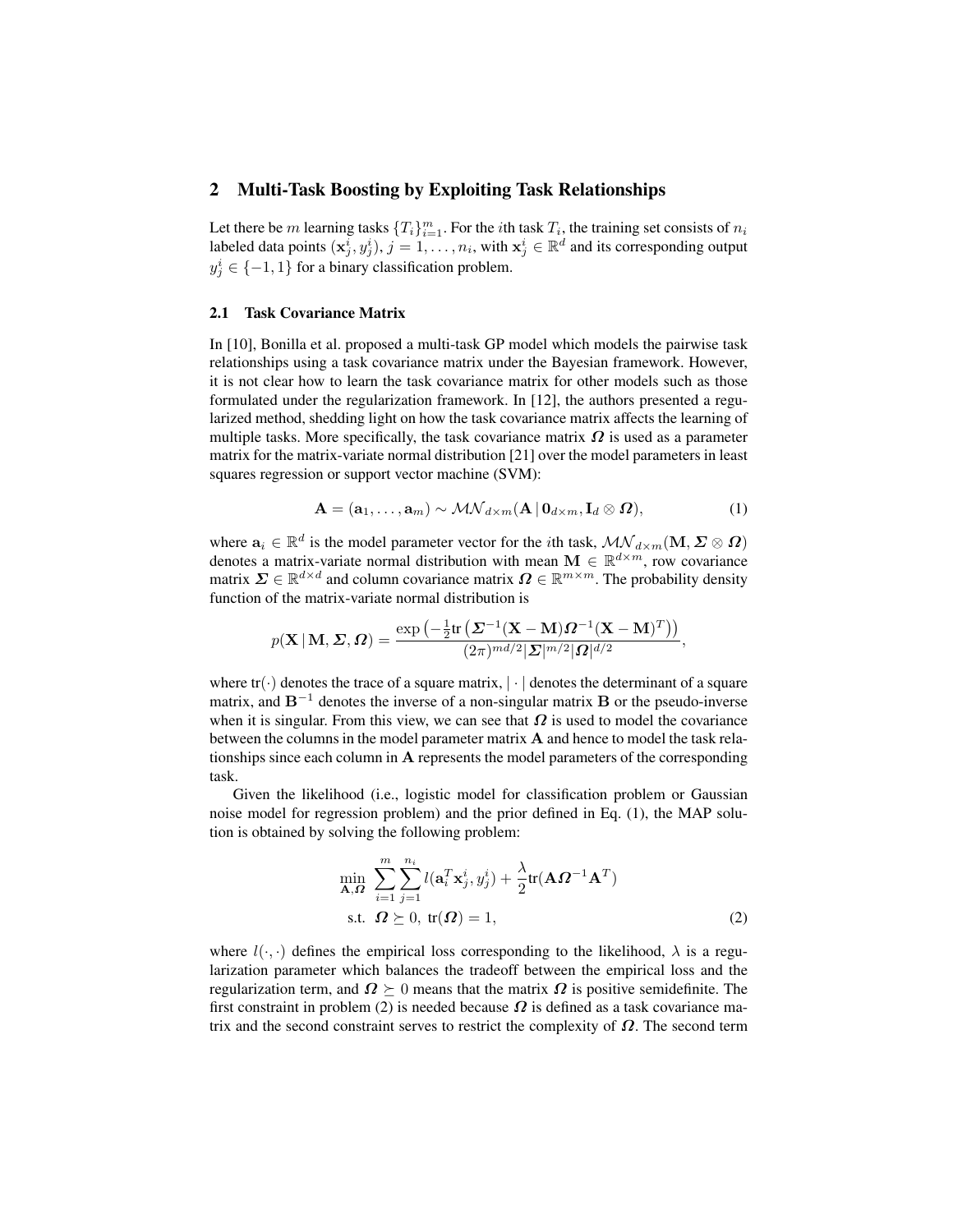in the objective function of problem (2) is derived from the matrix-variate normal prior in Eq. (1) and is used to regularize the task relationships.

It is easy to show that problem (2) is a convex problem as long as the loss function  $l(\cdot, \cdot)$  is convex, as proved in [12]. We will show how to design a boosting algorithm according to problem (2).

#### 2.2 Multi-Task Boosting

In a boosting algorithm, we are given a fixed class of functions (or called base hypotheses) denoted by  $\mathcal F$  and are required to find a linear combination of functions in  $\mathcal F$ , denoted by  $\text{lin}(\mathcal{F})$ , that minimizes a cost functional  $C(\cdot)$  on  $\text{lin}(\mathcal{F})$ . For example, in our experiments, due to the high-dimensional data involved, a linear least-squares SVM is utilized as the base learner. The final hypothesis can be written as  $F(\mathbf{x}) = \sum_{t=1}^{Q} w_t f_t(\mathbf{x})$ where  $f_t \in \mathcal{F}$  and  $w_i \in \mathbb{R}$ . So, boosting may be viewed as finding for each data point **x** a new feature representation  $\mathbf{z} = (f_1(\mathbf{x}), \dots, f_Q(\mathbf{x}))^T$  and also a coefficient vector. From this view, we can extend problem (2) for multi-task boosting as

$$
\min_{\mathbf{W},\boldsymbol{\Omega},\{f_t\}} \sum_{i=1}^m \sum_{j=1}^{n_i} l(\mathbf{w}_i^T \mathbf{z}_j^i, y_j^i) + \frac{\lambda}{2} \text{tr}(\mathbf{W}\boldsymbol{\Omega}^{-1}\mathbf{W}^T)
$$
\n
$$
\text{s.t. } \mathbf{z}_j^i = (f_1(\mathbf{x}_j^i), \dots, f_Q(\mathbf{x}_j^i))^T \,\forall i, j
$$
\n
$$
\boldsymbol{\Omega} \succeq 0, \text{ tr}(\boldsymbol{\Omega}) = 1,
$$
\n(3)

where  $\mathbf{W} = (\mathbf{w}_1, \dots, \mathbf{w}_m)$ . In this formulation, we can see that the final hypothesis  $F_i$ for the *i*th task can be expressed as  $F_i = \sum_{j=1}^{Q} w_{ij} f_j$ , where  $w_{ij}$  is the *j*th element of  $w_i$ . So different tasks share the same base hypotheses but with different weights.

However, here we cannot know the base hypotheses in advance. So we view this model as an additive model [17] and use the gradient boosting technique [18, 22] to learn the base hypotheses and their weights. More specifically, in the t-th iteration, the existing combined hypothesis for the *i*th task is denoted by  $F_i^{(t-1)}$  and the optimization problem is

$$
\min_{\mathbf{w}^t, \Omega, f_t} \sum_{i=1}^m C(F_i^{(t-1)} + w_{it} f_t) + \frac{\lambda}{2} \text{tr}(\mathbf{W}_t \Omega^{-1} \mathbf{W}_t^T)
$$
\n
$$
\text{s.t.} \quad \Omega \ge 0, \text{ tr}(\Omega) = 1,
$$
\n
$$
\tag{4}
$$

where  $W_t$  is the weight matrix until the tth iteration with  $(i, j)$ th element as  $w_{ji}$  and  $\mathbf{w}^{t} = (w_{1t}, \dots, w_{mt})$  denotes the new weight vector obtained in the tth iteration. Here  $C(F_i) = \sum_{j=1}^{n_i} l(F_i(\mathbf{x}_j^i), y_j^i)$ . Since we mainly consider the classification problem in this section, we take the margin cost functional to be the loss function, i.e.,  $l(F(\mathbf{x}_j^i), y_j^i) = c(y_j^i F(\mathbf{x}_j^i))$  for some monotonically decreasing function  $c(\cdot)$ . In this paper,  $c(\cdot)$  takes the form of  $c(x) = \ln(1 + \exp(-x))$  which is widely used in boosting algorithms such as LogitBoost [17].

Since problem (4) is still not easy to solve, we use the majorization-minimization (MM) algorithm [23] to solve it. The MM algorithm is an iterative algorithm which seeks an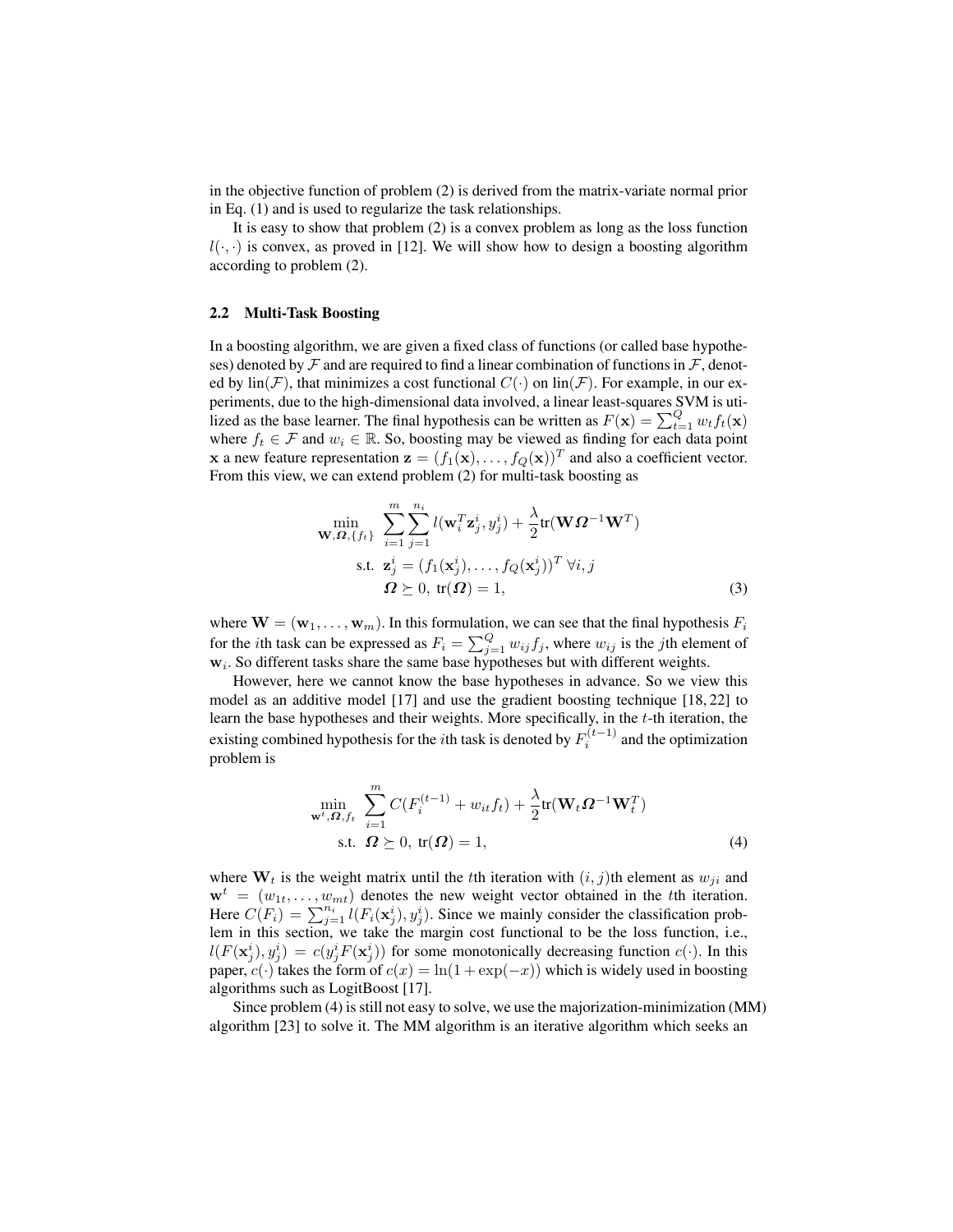upper bound of the objective function based on the solution of the previous iteration as a surrogate function for a minimization problem and minimizes the surrogate function instead of the original objective function. It has been proved that the MM algorithm is guaranteed to find a local optimum. Here for simplicity, we just run one iteration of the MM algorithm with the initial solution of  $f_t$  as a zero function. Since  $c(x) =$  $\ln(1+\exp(-x))$  is a concave function due to the fact that  $\frac{\partial^2 c(x)}{\partial^2 x} = -\frac{\exp(-x)}{(1+\exp(-x))^2} < 0$ ,  $C(\cdot)$  is also a concave functional and hence we have

$$
C(F_i^{(t-1)} + w_{it}f_t) \le C(F_i^{(t-1)}) + w_{it}\langle \nabla C(F_i^{(t-1)}), f_t \rangle,
$$

due to the first-order property of a concave function. Here  $\nabla C(F_i)$  denotes the functional derivative of C at  $F_i$  and  $\langle F_i, G_i \rangle$  is the inner product which is defined as  $\langle F_i, G_i \rangle = \sum_{j=1}^{n_i} F_i(\mathbf{x}_j^i) G_i(\mathbf{x}_j^i)$ . So in each iteration of the MM algorithm, the optimization problem can be formulated as

$$
\min_{\mathbf{w}^t, \Omega, f_t} \sum_{i=1}^m w_{it} \langle \nabla C(F_i^{(t-1)}), f_t \rangle + \frac{\lambda}{2} \text{tr}(\mathbf{W}_t \Omega^{-1} \mathbf{W}_t^T)
$$
\n  
s.t.  $\Omega \geq 0$ ,  $\text{tr}(\Omega) = 1$ . (5)

Unlike conventional boosting algorithms which can optimize  $w_{it}$  and  $f_t$  separately as in [18, 22], here in problem (5)  $w_{it}$  and  $f_t$  are coupled together. We use an alternating method to solve the problem.

When  $w<sup>t</sup>$  and  $\Omega$  are given, we can get

$$
\langle \nabla C(F_i^{(t-1)}), f_t \rangle = \sum_{j=1}^{n_i} y_j^i f_t(\mathbf{x}_j^i) c'(y_j^i F_i^{(t-1)}(\mathbf{x}_j^i)),
$$

where  $c'(\cdot)$  is the derivative of  $c(\cdot)$ , since  $C(F_i^{(t-1)}) = \sum_{j=1}^{n_i} c(y_j^i F_i^{(t-1)}(\mathbf{x}_j^i))$ . Then we need to solve the following minimization problem to find  $f_t$ :

$$
\min_{f_t} \sum_{i=1}^m w_{it} \sum_{j=1}^{n_i} y_j^i f_t(\mathbf{x}_j^i) c'(y_j^i F_i^{(t-1)}(\mathbf{x}_j^i)).
$$
\n(6)

Since  $c(\cdot)$  is monotonically decreasing, the derivative  $c'(\cdot)$  is negative. Problem (6) can be reformulated as

$$
\max_{f_t} \sum_{i=1}^m \sum_{j=1}^{n_i} \tilde{y}_j^i f_t(\mathbf{x}_j^i) d_j^i, \tag{7}
$$

where  $d_j^i = \frac{c'(y_j^i F_i^{(t-1)}(\mathbf{x}_j^i))|w_{it}|}{\sum_{j=1}^m |w_{it}| \sum_{j=1}^n c'(p_i^i F_i^{(t-1)})}$  $\frac{C(y_j P_i^{\dagger} \cdot (x_j)) |w_{it}|}{\sum_{i=1}^m |w_{it}| \sum_{j=1}^{n_i} c'(y_j^i F_i^{(t-1)}(x_j^i))}$  defines the instance weight for  $x_j^i$ ,  $\tilde{y}_j^i =$  $sign(w_{it})y_j^i$ , and  $sign(\cdot)$  is the sign function. Since  $w_{it} \in \mathbb{R}$ , here we take the absolute value of  $w_{it}$  to keep the instance weights  $\{d_j^i\}$  non-negative and the equivalence between problem (6) and (7) is due to the fact that  $w_{it} = \text{sign}(w_{it})|w_{it}|$ . We assume  $f_t(\cdot) \in \{-1, 1\}$ . Since  $\tilde{y}_j^i \in \{-1, 1\}$ ,<sup>1</sup> the objective function in problem (7) can be

<sup>&</sup>lt;sup>1</sup>When  $w_{it} = 0$ , the *i*th task has no effect on problem (7) and hence can be ignored.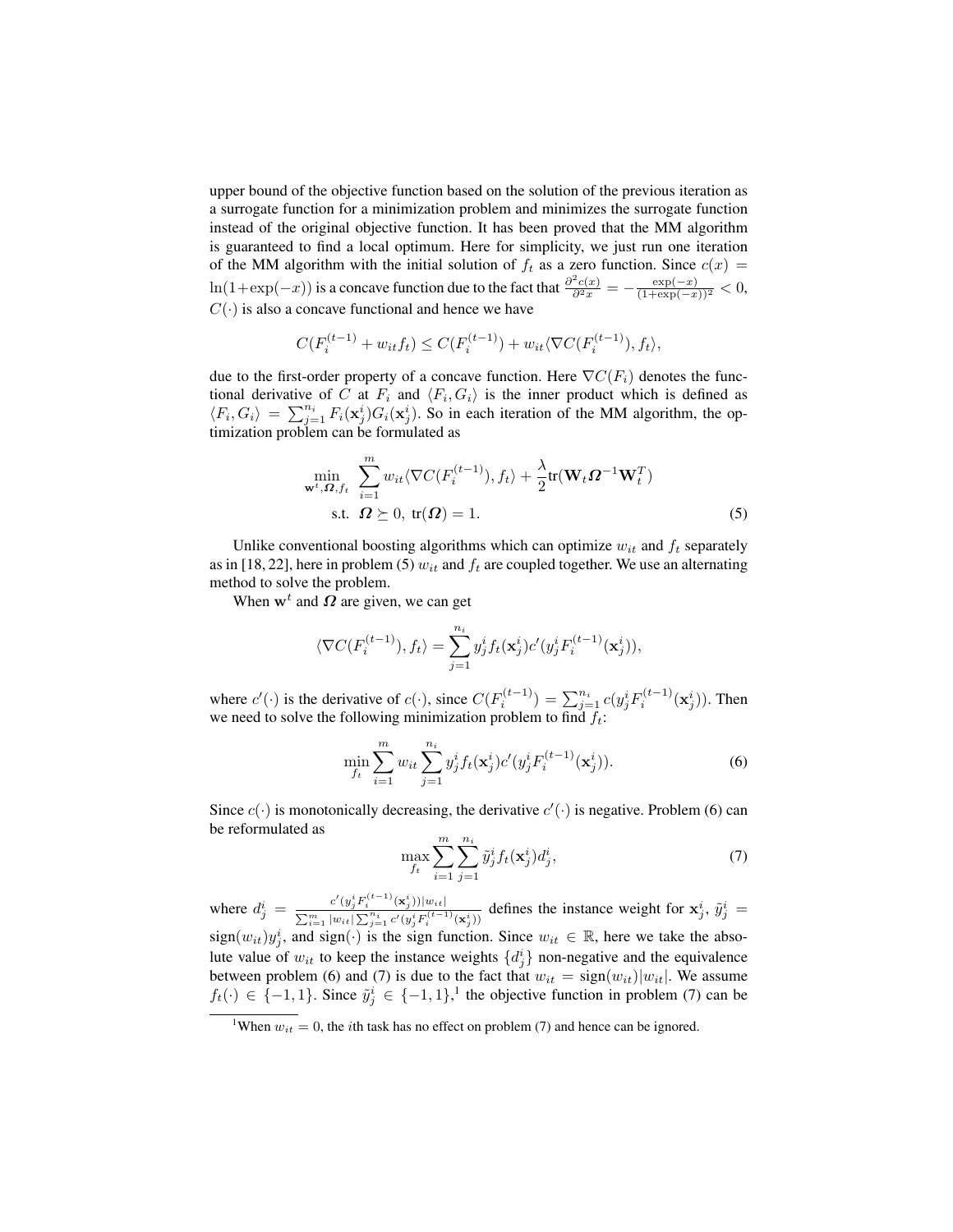rewritten as

$$
\sum_{i=1}^m\sum_{j=1}^{n_i}\tilde{y}_j^if_t(\mathbf{x}^i_j)d^i_j=\sum_{\tilde{y}_j^i=f_t(\mathbf{x}^i_j)}d^i_j-\sum_{\tilde{y}_j^i\neq f_t(\mathbf{x}^i_j)}d^i_j=1-2\sum_{\tilde{y}_j^i\neq f_t(\mathbf{x}^i_j)}d^i_j
$$

So problem (7) is equivalent to minimizing the weighted classification error

$$
\min_{f_t} \sum_{\tilde{y}_j^i \neq f_t(\mathbf{x}_j^i)} d_j^i.
$$
\n(8)

.

From problem (8), we may look at it as a weighted combination of multiple tasks to give a single "supertask" with possible label flipping from  $y_j^i$  to  $\tilde{y}_j^i$  depending on the relationships between tasks. For a base learner such as least-squares SVM, we need to solve a weighted least-squares SVM where the instance weights are defined by  $\{d_j^i\}$ .

When  $f_t$  and  $\mathbf{w}^t$  are given, we need to solve the following problem

$$
\min_{\Omega} \text{tr}(\mathbf{W}_t \Omega^{-1} \mathbf{W}_t^T)
$$
  
s.t.  $\Omega \succeq 0$ , tr( $\Omega$ ) = 1. (9)

Then we have

$$
\begin{aligned} \text{tr}(\boldsymbol{\varOmega}^{-1}\mathbf{B}) &= \text{tr}(\boldsymbol{\varOmega}^{-1}\mathbf{B})\text{tr}(\boldsymbol{\varOmega}) \\ &= \text{tr}((\boldsymbol{\varOmega}^{-\frac{1}{2}}\mathbf{B}^{\frac{1}{2}})(\mathbf{B}^{\frac{1}{2}}\boldsymbol{\varOmega}^{-\frac{1}{2}}))\text{tr}(\boldsymbol{\varOmega}^{\frac{1}{2}}\boldsymbol{\varOmega}^{\frac{1}{2}}) \\ &\geq (\text{tr}(\boldsymbol{\varOmega}^{-\frac{1}{2}}\mathbf{B}^{\frac{1}{2}}\boldsymbol{\varOmega}^{\frac{1}{2}}))^2 = (\text{tr}(\mathbf{B}^{\frac{1}{2}}))^2, \end{aligned}
$$

where  $\mathbf{B} = \mathbf{W}_t^T \mathbf{W}_t$ . The first equality holds because of the last constraint in problem (9), and the last inequality holds because of the Cauchy-Schwarz inequality for the Frobenius norm. Moreover, tr $(\Omega^{-1}B)$  attains its minimum value  $(\text{tr}(\mathbf{B}^{\frac{1}{2}}))^2$  if and only if  $\Omega^{-\frac{1}{2}}B^{\frac{1}{2}} = a\Omega^{\frac{1}{2}}$  for some constant a and tr $(\Omega) = 1$ . So we can get the analytical solution

$$
\Omega = \frac{(\mathbf{W}_t^T \mathbf{W}_t)^{\frac{1}{2}}}{\text{tr}\left((\mathbf{W}_t^T \mathbf{W}_t)^{\frac{1}{2}}\right)}.
$$
\n(10)

When  $f_t$  and  $\Omega$  are given, the optimization problem for  $\mathbf{w}^t$  is formulated as

$$
\min_{\mathbf{w}^t} J(\mathbf{w}^t) = \mathbf{w}^t \boldsymbol{\beta}_t + \frac{\lambda}{2} \mathbf{w}^t \boldsymbol{\Omega}^{-1} (\mathbf{w}^t)^T, \tag{11}
$$

where  $\beta_t = (\langle \nabla C(F_1^{(t-1)}), f_t \rangle, \dots, \langle \nabla C(F_m^{(t-1)}), f_t \rangle)^T$ . We set the derivative of problem (11) with respect to  $w<sup>t</sup>$  to zero to get the solution of  $w<sup>t</sup>$  as

$$
\mathbf{w}^{t} = -\frac{1}{\lambda} (\boldsymbol{\beta}_{t})^{T} \boldsymbol{\Omega}.
$$
 (12)

We summarize the MTBoost algorithm in Table 1.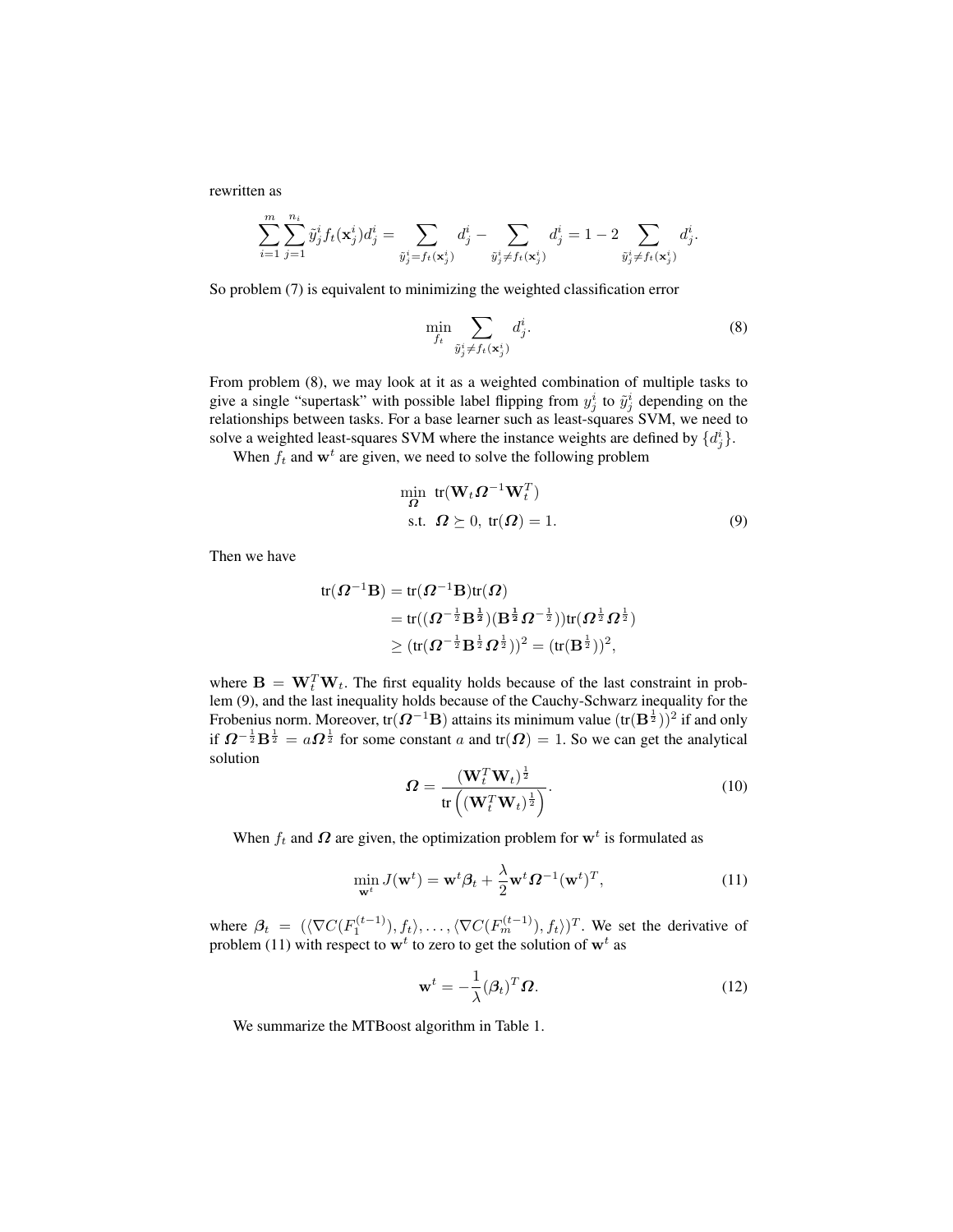Table 1. Algorithm for Multi-Task Boosting (MTBoost)

| Input: $\{(\mathbf{x}_j^i, y_j^i)\}_{j=1}^{n_i}$ $(i = 1, , m)$ , $\lambda$ ,           |
|-----------------------------------------------------------------------------------------|
| maximum numbers of iterations $Q$ and $Q_1$                                             |
| Let $F_i^{(0)}(x) := 0$ for $i = 1, \ldots, m$ and $\Omega := I_m$ ;                    |
| for $t := 1$ to Q do                                                                    |
| Initialize $\mathbf{w}^t$ :                                                             |
| for $t_1 := 1$ to $Q_1$                                                                 |
| Update $f_t$ by solving problem (8);                                                    |
| Update $\Omega$ via Eq. (10);                                                           |
| Update $\mathbf{w}^t$ via Eq. (12);                                                     |
| end for                                                                                 |
| Let $F_i^{(t)} := F_i^{(t-1)} + w_{it} f_t$ for $i = 1, , m$ ;                          |
| if $(\boldsymbol{\beta}_t)^T \boldsymbol{\Omega} \boldsymbol{\beta}_t \leq \varepsilon$ |
| break:                                                                                  |
| end if                                                                                  |
| end for                                                                                 |
| Output: $F_i^{(Q)}$ for $i = 1, \ldots, m$                                              |

For the initialization of  $\mathbf{w}^t$ , we randomly generate it from a normal distribution with zero mean and  $\Omega$  as the covariance matrix due to the matrix-variate normal prior on  $W_t$ in Eq. (1).

The whole procedure of our MTBoost algorithm includes solving problem (8) and updating  $\Omega$  and w<sup>t</sup> according to Eqs (10) and (12). The main computational cost lies in solving problem (8) whose complexity equals the computational cost of training a base learner (i.e., SVM or least-squares SVM) on the training data of all tasks.

#### 2.3 Theoretical Analysis

In this section, we prove the convergence of the MTBoost algorithm.

Theorem 1. *The solution minimizing problem (5) also minimizes problem (4).*

**Proof** Let  $G(\mathbf{w}^t, \boldsymbol{\Omega}, f_t)$  denote the objective function of problem (4) and  $H(\mathbf{w}^t, \boldsymbol{\Omega}, f_t)$ denote the objective function of problem (5). Due to the concavity of  $C(\cdot)$ , for any  $w^t$ ,  $\Omega$  and  $f_t$ , we have

$$
G(\mathbf{w}^t, \boldsymbol{\Omega}, f_t) \leq H(\mathbf{w}^t, \boldsymbol{\Omega}, f_t) + \sum_{i=1}^m C(F_i^{(t-1)}).
$$

Moreover, we have

$$
G(\mathbf{w}_0^t, \Omega_0, 0) = H(\mathbf{w}_0^t, \Omega_0, 0) + \sum_{i=1}^m C(F_i^{(t-1)}),
$$

where 0 denotes the zero function and  $\mathbf{w}_0^t$  and  $\boldsymbol{\varOmega}_0$  are the initial values for the variables  $\mathbf{w}^{t}$  and  $\boldsymbol{\Omega}$ . For the solution  $(\mathbf{w}^{t}, \boldsymbol{\Omega}, f_{t})$  minimizing problem (5), we have

$$
H(\mathbf{w}^t, \Omega, f_t) \le H(\mathbf{w}_0^t, \Omega_0, 0).
$$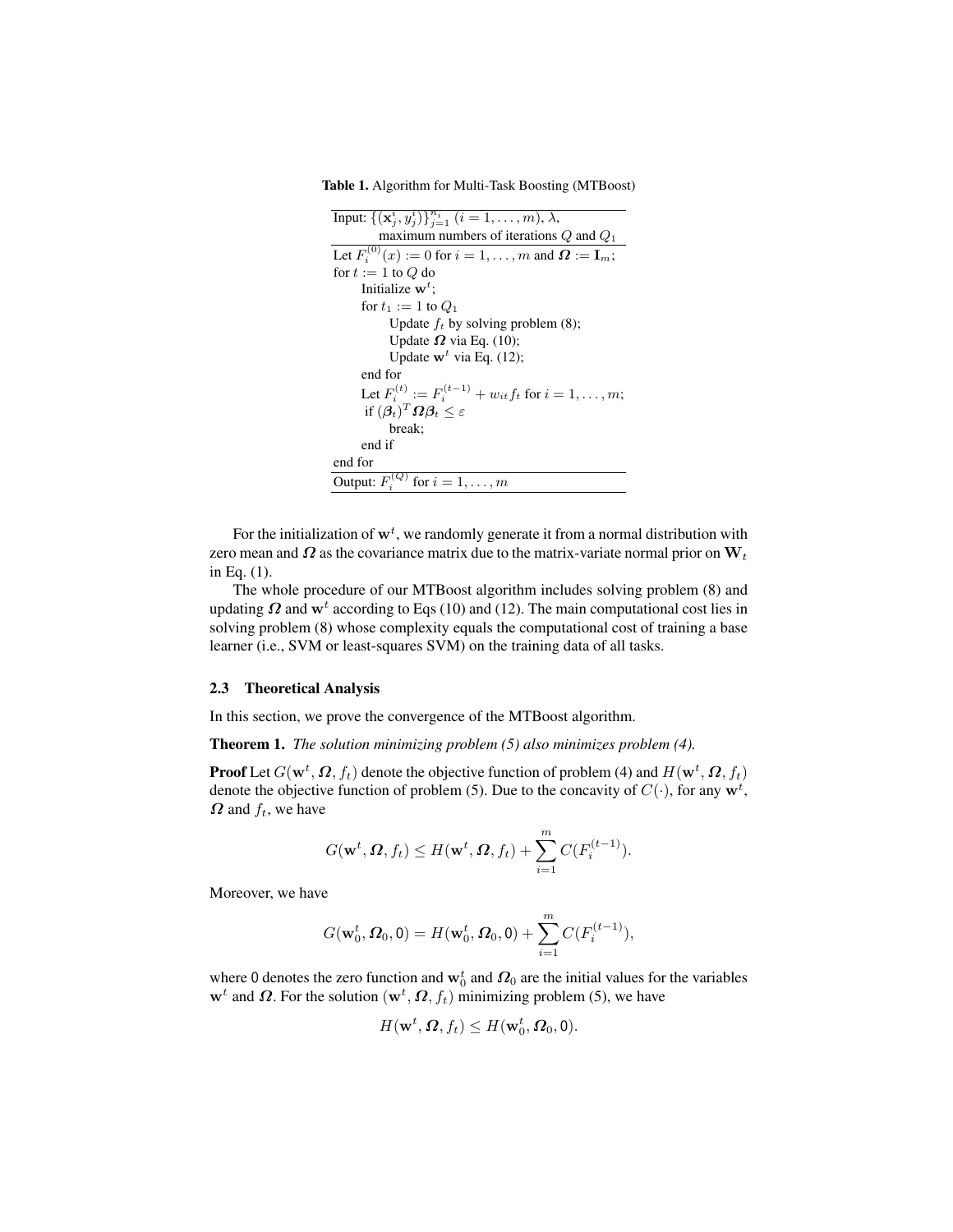Then we can get

$$
G(\mathbf{w}^t, \Omega, f_t) \le H(\mathbf{w}^t, \Omega, f_t) + \sum_{i=1}^m C(F_i^{(t-1)})
$$
  

$$
\le H(\mathbf{w}_0^t, \Omega_0, 0) + \sum_{i=1}^m C(F_i^{(t-1)})
$$
  

$$
= G(\mathbf{w}_0^t, \Omega_0, 0),
$$

which means the value of the objective function of problem (4) at the solution of problem (5) is lower than that at the initial values. Hence we prove the result.  $\Box$ 

Theorem 2.

$$
\sum_{i=1}^{m} C(F_i^{(t)}) \le \sum_{i=1}^{m} C(F_i^{(t-1)}) - \frac{1}{\lambda} \beta_t \Omega \beta_t \le \sum_{i=1}^{m} C(F_i^{(t-1)})
$$

**Proof** Due to the concavity of  $C(\cdot)$ , we have

$$
C(F_i^{(t)}) = C(F_i^{(t-1)} + w_{it}f_t)
$$
  
\n
$$
\leq C(F_i^{(t-1)}) + w_{it} \langle \nabla C(F_i^{(t-1)}), f_t \rangle.
$$

Then we can get

$$
\sum_{i=1}^{m} C(F_i^{(t)}) \leq \sum_{i=1}^{m} C(F_i^{(t-1)}) + w_{it} \langle \nabla C(F_i^{(t-1)}), f_t \rangle
$$
  
= 
$$
\sum_{i=1}^{m} C(F_i^{(t-1)}) + \mathbf{w}^t \beta_t
$$
  
= 
$$
\sum_{i=1}^{m} C(F_i^{(t-1)}) - \frac{1}{\lambda} (\beta_t)^T \Omega \beta_t,
$$

where the last equality holds due to the relationship between  $\mathbf{w}^t$  and  $\beta_t$  reflected in Eq. (12). Moreover, since  $\Omega$  is a positive semi-definite matrix which can be verified by the solution of  $\Omega$  in Eq. (10), we have

$$
\frac{1}{\lambda}(\boldsymbol{\beta}_t)^T\boldsymbol{\Omega}\boldsymbol{\beta}_t\geq 0
$$

and hence

$$
\sum_{i=1}^m C(F_i^{(t-1)}) - \frac{1}{\lambda} \beta_t \Omega \beta_t \le \sum_{i=1}^m C(F_i^{(t-1)}).
$$

Finally we reach the conclusion.

From Theorem 2, we can see that when adding a new component classifier in MT-Boost, the empirical loss of all tasks decreases. Since the empirical loss is non-negative, our method is guaranteed to converge. Moreover, Theorem 2 suggests a termination criterion for the MTBoost algorithm in Table 1:  $(\beta_t)^T \bm{\Omega} \beta_t$  is small and below a threshold ε.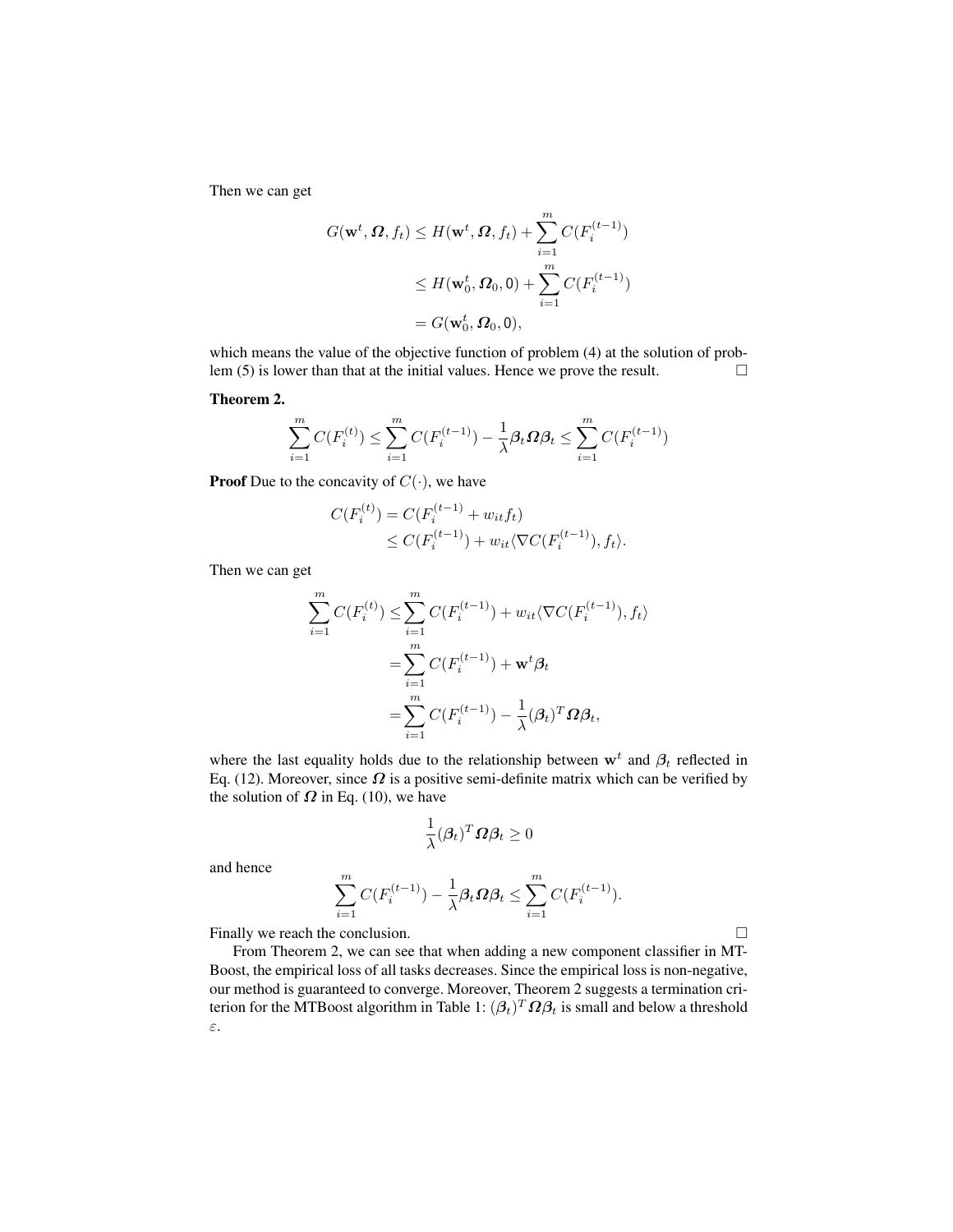## 3 Related Work

Duchi and Singer [24] proposed a boosting method for multi-class classification problems by utilizing the structural sparsity of model parameters. They claimed that the method can be generalized for multi-task learning. An underlying assumption of their method is that all tasks are similar and they share a similar model or data representation. However, in many applications, there exist tasks which exhibit negative task correlation or task unrelatedness and hence the assumption is violated, impairing the performance of the method.

Wang et al. [19] extended the idea of task clustering [8] to boosting by grouping the tasks into several clusters and learning similar data features or model parameters for the tasks within each cluster. This approach is robust against outlier tasks because outlier tasks reside in separate clusters that do not affect other tasks, but they are local methods in the sense that only similar tasks within the same task cluster can interact to help each other, thus ignoring negative task correlation which may exist between tasks residing in different clusters. Moreover, how to determine the number of clusters is a difficult model selection problem.

Chapelle et al. [20] proposed a multi-boost method for multi-task learning which assumes that the model parameters in different tasks are similar and utilizes the difference between different model parameters to define a regularization term for boosting. The relationship between the multi-boost method and single-task boosting is similar to that between regularized multi-task SVM [6] and single-task SVM. Moreover, similar to [24], the multi-boost method also uses  $l_1$  regularization to enforce sparsity.

Dai et al. [25] proposed a boosting method for transfer learning. Transfer learning is related to multi-task learning but there exist some differences. The tasks in transfer learning can be divided into source and target tasks and transfer learning aims at improving the performance of the target task with the help of the source tasks while multi-task learning seeks to improve the performance of all tasks simultaneously. Pardoe and Stone [26] extended boosting to regression problems in the transfer setting.

### 4 Experiment

In this section, we study MTBoost empirically on some applications and compare it with a single-task boosting method called AnyBoost [22], a multi-task boosting method called Multi-boost [20], a multi-task learning method called multi-task GP (MTGP) [10] and MTRL [12] which can also learn the task relationships under the GP and regularization framework respectively.<sup>2</sup>

#### 4.1 Multi-Domain Sentiment Classification

In this subsection, we study a multi-domain sentiment classification application<sup>3</sup> which is naturally a multi-task classification problem. Its goal is to classify the reviews of

<sup>&</sup>lt;sup>2</sup>The implementation of our method can be downloaded from  $http://www.cse.ust.$ hk/˜dyyeung/code/MTBoost.zip.

<sup>3</sup> http://www.cs.jhu.edu/∼mdredze/datasets/sentiment/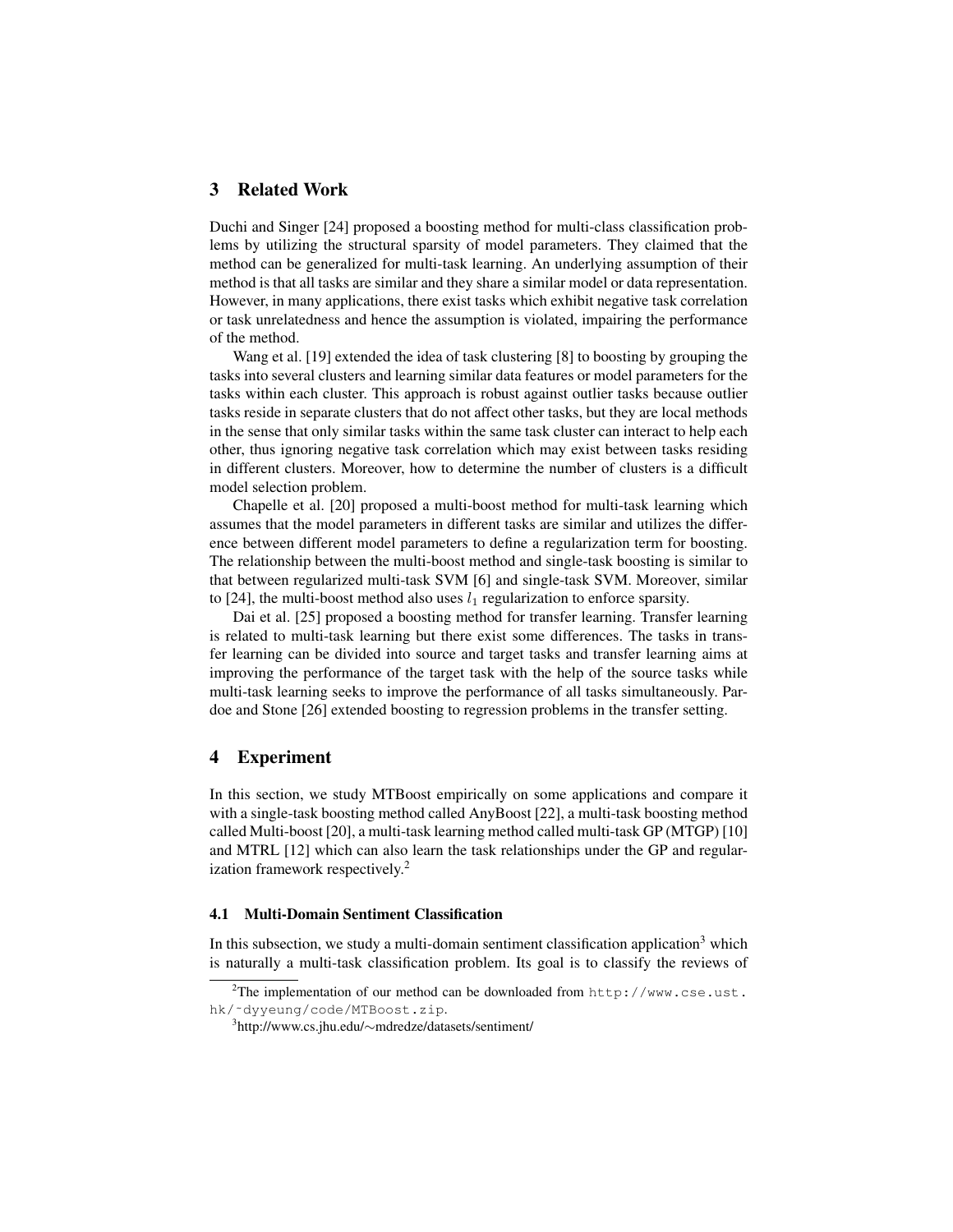some products into two classes: positive and negative reviews. In this application, there are four different products (tasks) from Amazon.com: books, DVDs, electronics, and kitchen appliances. For each task, there are 1,000 positive and 1,000 negative data points corresponding to positive and negative reviews, respectively. Each data point has 473,856 feature dimensions.

Since the feature dimensionality is very high making tree classifiers such as C4.5 and decision stump difficult to use, we choose linear least-squares SVM as the base learner in AnyBoost, Multi-boost and our MTBoost method. To simulate real applications in which the labeled data is scarce, we choose only 20% of the data in each task to form the training set and the rest to form the test set. We perform 10 random splits of the data and report the mean and standard deviation over the 10 trials. The number of rounds in AnyBoost, Multi-Boost and MTBoost is set to 100 and the number of the inner iterations of our MTBoost (i.e.,  $Q_1$ ) is set to 10. The optimal  $\lambda$  is determined by 5-fold cross validation where the candidate set is  $\{0.01, 0.1, 1, 10, 100\}$ . The results are summarized in Table 2 and the best result after pairwise t-test is shown in bold. From the table, we can see that MTBoost outperforms AnyBoost, Multi-boost, MTGP and MTRL on almost every task. Moreover, we notice that the performance of Multi-boost is just comparable or even worse than that of AnyBoost. One possible reason is that not all the tasks are very similar to each other as can be revealed by the mean task correlation matrix shown in Table 3. In other words, the assumption underlying Multi-boost is not satisfied well in this data set.

Table 2. Comparison of different methods on multi-domain sentiment classification. Each column in the table represents one task. For each method, the first row records the mean classification error over 10 trials and the second row records the standard deviation. 1st task: books; 2nd task: DVDs; 3rd task: electronics; 4th task: kitchen appliances.

| Method         |        | 1st Task 2nd Task 3rd Task 4th Task |        |        |
|----------------|--------|-------------------------------------|--------|--------|
| AnyBoost       | 0.2595 | 0.2500                              | 0.1999 | 0.1789 |
|                | 0.0086 | 0.0085                              | 0.0096 | 0.0054 |
| <b>MTGP</b>    | 0.2594 | 0.2510                              | 0.2493 | 0.2407 |
|                | 0.0097 | 0.0089                              | 0.0076 | 0.0085 |
| Multi-boost    | 0.2918 | 0.3041                              | 0.3116 | 0.3165 |
|                | 0.0138 | 0.0122                              | 0.0204 | 0.0175 |
| <b>MTRL</b>    | 0.2474 | 0.2233                              | 0.1925 | 0.1719 |
|                | 0.0116 | 0.0115                              | 0.0135 | 0.0098 |
| <b>MTBoost</b> | 0.2385 | 0.2236                              | 0.1666 | 0.1491 |
|                | 0.0105 | 0.0087                              | 0.0054 | 0.0114 |

The mean task correlation matrix over 10 trials is shown in Table 3. We can see that the first task 'books' is more correlated with the second task 'DVDs' than with the other tasks; the third and fourth tasks achieve the highest correlation among all pairs of tasks. The finding from Table 3 about the relationships between tasks matches our intuition,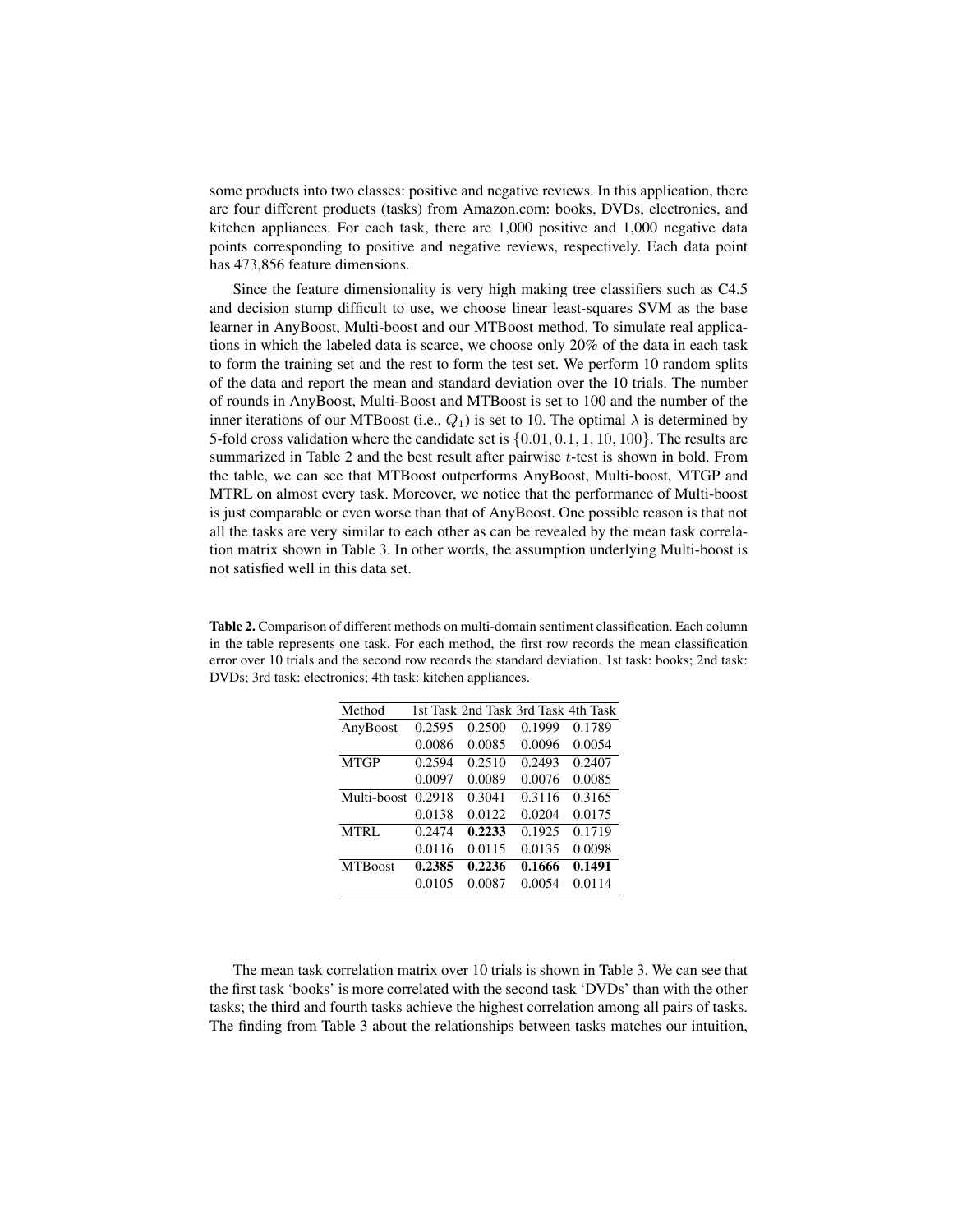with the following possible interpretation: 'books' and 'DVDs' are mainly for entertainment; and almost all the elements in 'kitchen appliances' belong to 'electronics'.

Table 3. Mean task correlation matrix over 10 trials for multi-domain sentiment data. 1st task: books; 2nd task: DVDs; 3rd task: electronics; 4th task: kitchen appliances.

| 1st | 2nd | 3rd                             | 4th |
|-----|-----|---------------------------------|-----|
|     |     | 1st 1.0000 0.6977 0.6253 0.6357 |     |
|     |     | 2nd 0.6977 1.0000 0.6306 0.6186 |     |
|     |     | 3rd 0.6253 0.6306 1.0000 0.7994 |     |
|     |     | 4th 0.6357 0.6186 0.7994 1.0000 |     |

Table 4. Comparison of different methods on handwritten letter classification. Each column in the table represents one task. For each method, the first row records the mean classification error over 10 trials and the second row records the standard deviation.

| Method             |        | 1st Task 2nd Task 3rd Task 4th Task 5th Task 6th Task 7th Task |        |        |        |        |        |
|--------------------|--------|----------------------------------------------------------------|--------|--------|--------|--------|--------|
| AnyBoost           | 0.1330 | 0.3026                                                         | 0.1271 | 0.0970 | 0.0895 | 0.1997 | 0.0689 |
|                    | 0.0231 | 0.0135                                                         | 0.0311 | 0.0068 | 0.0137 | 0.0178 | 0.0062 |
| <b>MTGP</b>        | 0.1316 | 0.2844                                                         | 0.1146 | 0.0903 | 0.1349 | 0.2177 | 0.0852 |
|                    | 0.0135 | 0.0070                                                         | 0.0153 | 0.0075 | 0.0256 | 0.0388 | 0.0456 |
| Multi-boost 0.2064 |        | 0.3425                                                         | 0.2144 | 0.1295 | 0.1301 | 0.2111 | 0.0989 |
|                    | 0.0548 | 0.1238                                                         | 0.1001 | 0.0675 | 0.0175 | 0.0327 | 0.0754 |
| <b>MTRL</b>        | 0.1184 | 0.2790                                                         | 0.1058 | 0.0824 | 0.0880 | 0.2180 | 0.0561 |
|                    | 0.0048 | 0.0128                                                         | 0.0090 | 0.0060 | 0.0057 | 0.0131 | 0.0073 |
| <b>MTBoost</b>     | 0.1136 | 0.2642                                                         | 0.1001 | 0.0611 | 0.0830 | 0.1924 | 0.0623 |
|                    | 0.0161 | 0.0108                                                         | 0.0127 | 0.0066 | 0.0105 | 0.0233 | 0.0078 |
|                    |        |                                                                |        |        |        |        |        |

### 4.2 Handwritten Letter Classification

The handwritten letter classification applicaton<sup>4</sup> consists of seven tasks each of which is a binary classification problem. The corresponding letter pairs for the seven tasks are: c/e, g/y, m/n, a/g, a/o, f/t and h/n. Each data point has 128 features corresponding to the pixel values of the handwritten letter images. For each task, there are about 1,000 positive and 1,000 negative data points. The experimental settings are the same as those for the multi-domain sentiment application above.

The mean classification errors and the standard deviations of different methods over 10 trials are summarized in Table 4. The results show that MTBoost outperforms Any-Boost on every task, showing the effectiveness of sharing between multiple learning

<sup>4</sup> http://multitask.cs.berkeley.edu/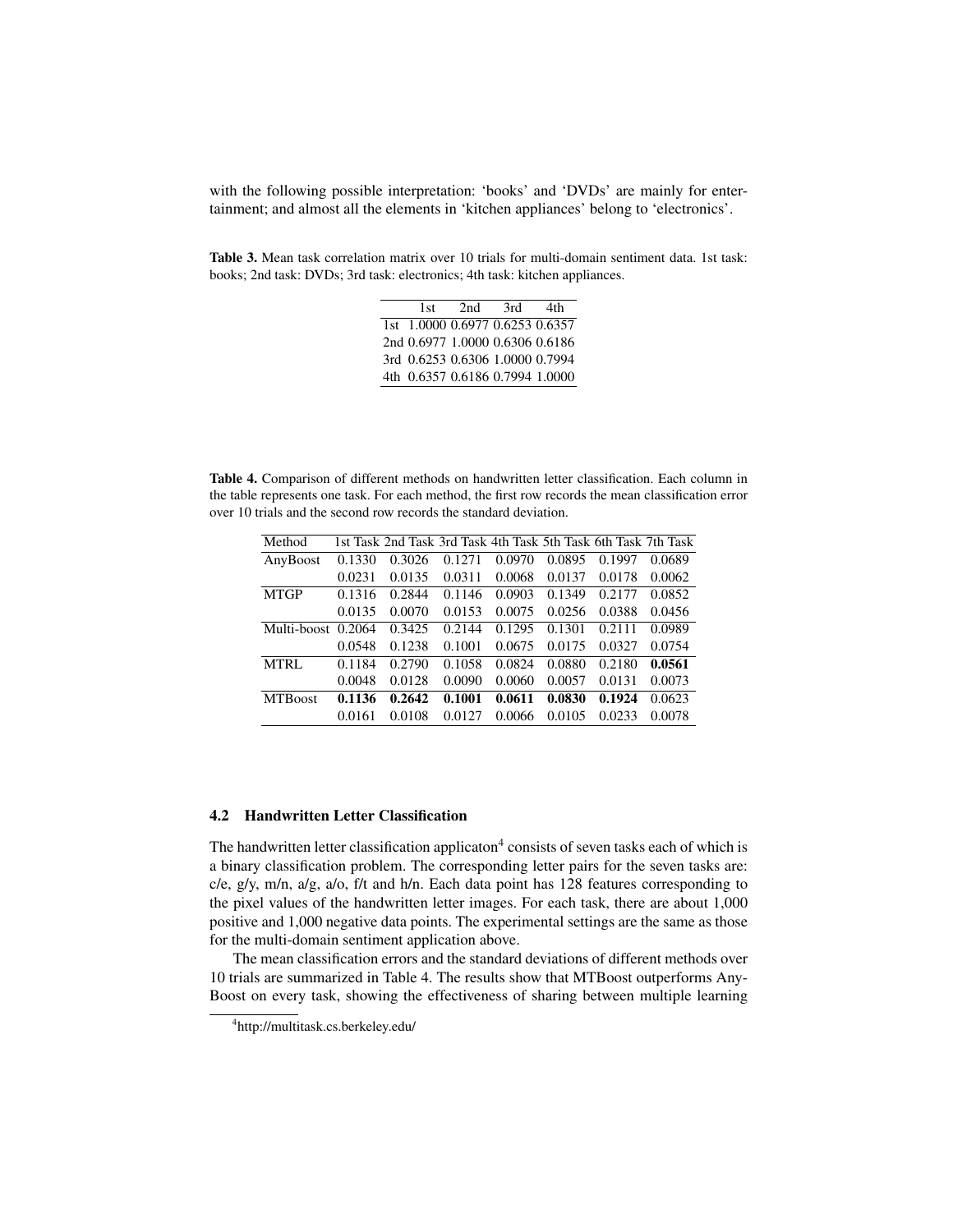Table 5. Comparison of different methods on USPS digit classification. Each column in the table represents one task. For each method, the first row records the mean classification error over 10 trials and the second row records the standard deviation.

| Method             |        | 1st Task 2nd Task 3rd Task 4th Task 5th Task 6th Task 7th Task 8th Task 9th Task |        |        |        |                   |        |        |        |
|--------------------|--------|----------------------------------------------------------------------------------|--------|--------|--------|-------------------|--------|--------|--------|
| AnyBoost           | 0.0040 | 0.0120                                                                           | 0.0437 | 0.0166 | 0.0292 | 0.0490            | 0.0078 | 0.0234 | 0.0232 |
|                    | 0.0003 | 0.0017                                                                           | 0.0034 | 0.0028 | 0.0076 | 0.0080            | 0.0027 | 0.0090 | 0.0066 |
| <b>MTGP</b>        | 0.0009 | 0.0050                                                                           | 0.0374 | 0.0139 |        | $0.0252$ 0.0484   | 0.0069 | 0.0232 | 0.0230 |
|                    | 0.0005 | 0.0028                                                                           | 0.0035 | 0.0025 | 0.0073 | 0.0065            | 0.0034 | 0.0085 | 0.0087 |
| Multi-boost 0.0010 |        | 0.0107                                                                           | 0.0421 | 0.0153 | 0.0276 | 0.0481            | 0.0065 | 0.0249 | 0.0259 |
|                    | 0.0363 | 0.0082                                                                           | 0.0088 | 0.0037 | 0.0021 | 0.0085            | 0.0041 | 0.0078 | 0.0078 |
| <b>MTRL</b>        | 0.0008 | 0.0048                                                                           | 0.0353 | 0.0120 | 0.0267 | 0.0340            | 0.0029 | 0.0225 | 0.0223 |
|                    | 0.0007 | 0.0011                                                                           | 0.0035 | 0.0044 | 0.0014 | 0.0040            | 0.0019 | 0.0026 | 0.0046 |
| <b>MTBoost</b>     | 0.0003 | 0.0040                                                                           | 0.0324 | 0.0105 |        | $0.0252$ $0.0348$ | 0.0052 | 0.0206 | 0.0213 |
|                    | 0.0005 | 0.0034                                                                           | 0.0056 | 0.0042 | 0.0094 | 0.0075            | 0.0017 | 0.0060 | 0.0095 |

tasks. MTGP, another method which can learn the task covariance matrix from data, performs better than AnyBoost on some tasks but worse on other tasks. One possible reason is that MTGP usually uses low-rank approximation for the task covariance matrix to reduce the computational cost. This may affect the expressive power of the model and impair its performance. Moreover, MTBoost outperforms Multi-boost, MTGP and MTRL.

### 4.3 USPS Digit Classification

The USPS digit data set<sup>5</sup> contains 7,291 examples each of which is described by 255 features. There are nine classification tasks, each corresponding to the classification of two digits. The experimental settings are similar to those in the above subsections. The mean classification errors and the standard deviations of different methods over 10 trials are summarized in Table 5. Again, we find that MTBoost outperforms AnyBoost, Multi-boost and MTGP on almost every task. Moreover, MTBoost performs better than MTRL on most tasks and comparable with MTRL on the other tasks.

## 5 Conclusion

In this paper, we have proposed a multi-task boosting method based on learning and exploiting the pairwise relationships between tasks. The alternating optimization procedure in MTBoost has been shown to converge with theoretical guarantee. In the current setting, each task is a binary classification problem. One future direction is to extend this work to a general setting where each task can be either a binary or a multi-class classification problem. Besides, we mainly consider classification problems in this paper. In our future work, we will also investigate the extension of our method to regression problems. One possibility is to make use of the loss function defined in [28] for such problems.

<sup>5</sup> http://multitask.cs.berkeley.edu/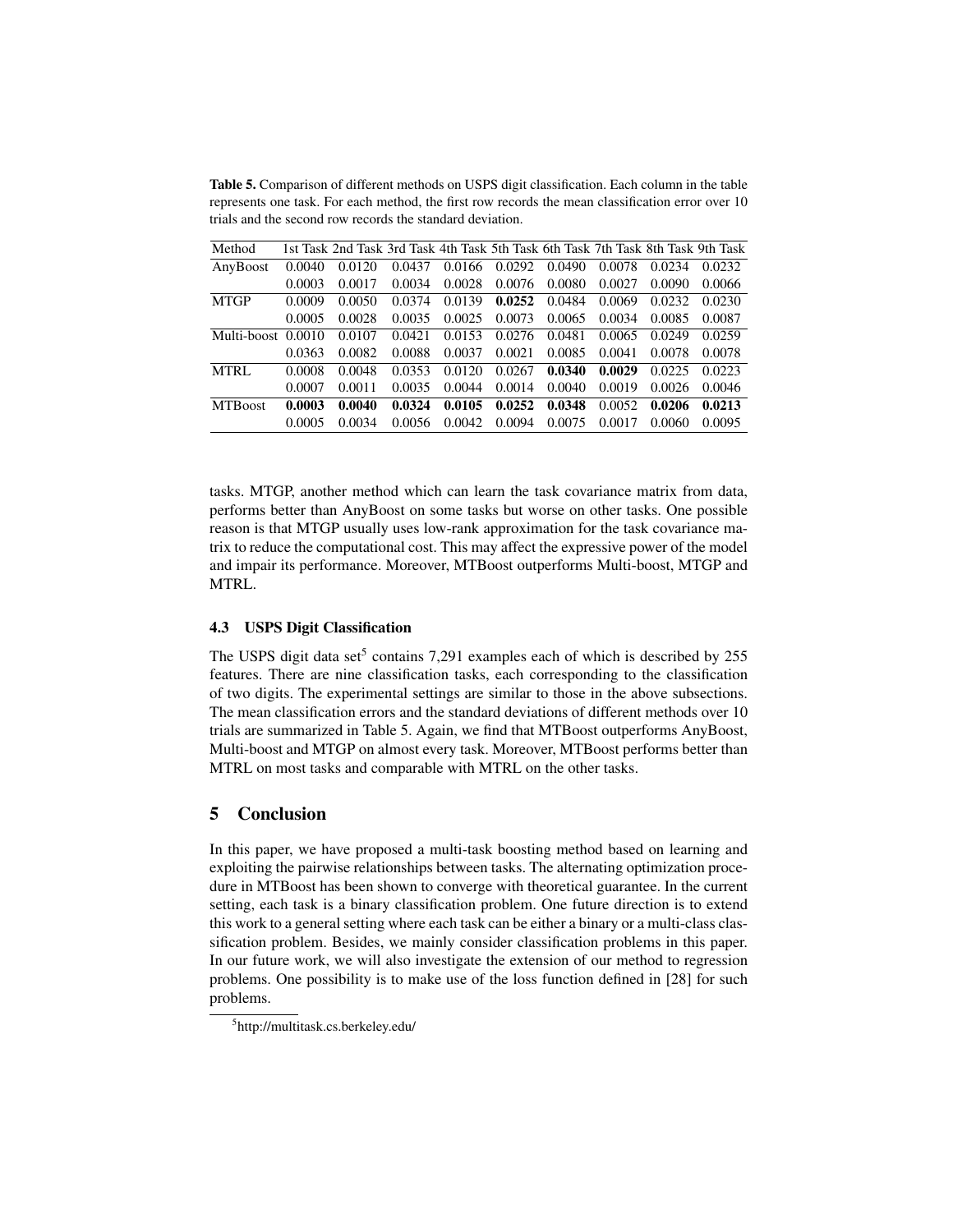## Acknowledgment

This research has been supported by General Research Fund 621310 from the Research Grants Council of Hong Kong.

### References

- 1. Caruana, R.: Multitask learning. Machine Learning 28(1) (1997) 41–75
- 2. Baxter, J.: A Bayesian/information theoretic model of learning to learn via multiple task sampling. Machine Learning 28(1) (1997) 7-39
- 3. Thrun, S.: Is learning the n-th thing any easier than learning the first? In Touretzky, D.S., Mozer, M., Hasselmo, M.E., eds.: Advances in Neural Information Processing Systems 8, Denver, CO (1996) 640–646
- 4. Argyriou, A., Evgeniou, T., Pontil, M.: Multi-task feature learning. In Schölkopf, B., Platt, J.C., Hoffman, T., eds.: Advances in Neural Information Processing Systems 20, Vancouver, British Columbia, Canada (2007) 41–48
- 5. Argyriou, A., Evgeniou, T., Pontil, M.: Convex multi-task feature learning. Machine Learning 73(3) (2008) 243–272
- 6. Evgeniou, T., Pontil, M.: Regularized multi-task learning. In: Proceedings of the Tenth ACM SIGKDD International Conference on Knowledge Discovery and Data Mining, Seattle, Washington, USA (2004) 109–117
- 7. Thrun, S., O'Sullivan, J.: Discovering structure in multiple learning tasks: The TC algorithm. In: Proceedings of the Thirteenth International Conference on Machine Learning, Bari, Italy (1996) 489–497
- 8. Bakker, B., Heskes, T.: Task clustering and gating for bayesian multitask learning. Journal of Machine Learning Research 4 (2003) 83–99
- 9. Xue, Y., Liao, X., Carin, L., Krishnapuram, B.: Multi-task learning for classification with Dirichlet process priors. Journal of Machine Learning Research 8 (2007) 35–63
- 10. Bonilla, E., Chai, K.M.A., Williams, C.: Multi-task Gaussian process prediction. In Platt, J., Koller, D., Singer, Y., Roweis, S., eds.: Advances in Neural Information Processing Systems 20, Vancouver, British Columbia, Canada (2008) 153–160
- 11. Zhang, Y., Yeung, D.Y.: Multi-task learning using generalized t process. In: Proceedings of the 13rd International Conference on Artificial Intelligence and Statistics, Chia Laguna Resort, Sardinia, Italy (2010) 964–971
- 12. Zhang, Y., Yeung, D.Y.: A convex formulation for learning task relationships in multi-task learning. In: Proceedings of the 26th Conference on Uncertainty in Artificial Intelligence, Catalina Island, California (2010) 733–742
- 13. Zhang, Y., Yeung, D.Y., Xu, Q.: Probabilistic multi-task feature selection. In Lafferty, J., Williams, C.K.I., Shawe-Taylor, J., Zemel, R.S., Culotta, A., eds.: Advances in Neural Information Processing Systems 23, Vancouver, British Columbia, Canada (2010) 2559–2567
- 14. Freund, Y., Schapire, R.E.: Experiments with a new boosting algorithm. In: Proceedings of the 13th International Conference on Machine Learning, Bari, Italy (1996) 148–156
- 15. Schapire, R.E., Freund, Y., Bartlett, P., Lee, W.S.: Boosting the margin: A new explanation for the effectiveness of voting methods. The Annals of Statistics 26(5) (1998) 1651–1686
- 16. Reyzin, L., Schapire, R.E.: How boosting the margin can also boost classifier complexity. In: Proceedings of the Twenty-Third International Conference on Machine Learning, Pittsburgh, Pennsylvania, USA (2006) 753–760
- 17. Friedman, J., Hastie, T., Tibshirani, R.: Additive logistic regression: A statistical view of boosting. The Annals of Statistics 28(2) (2000) 337–407